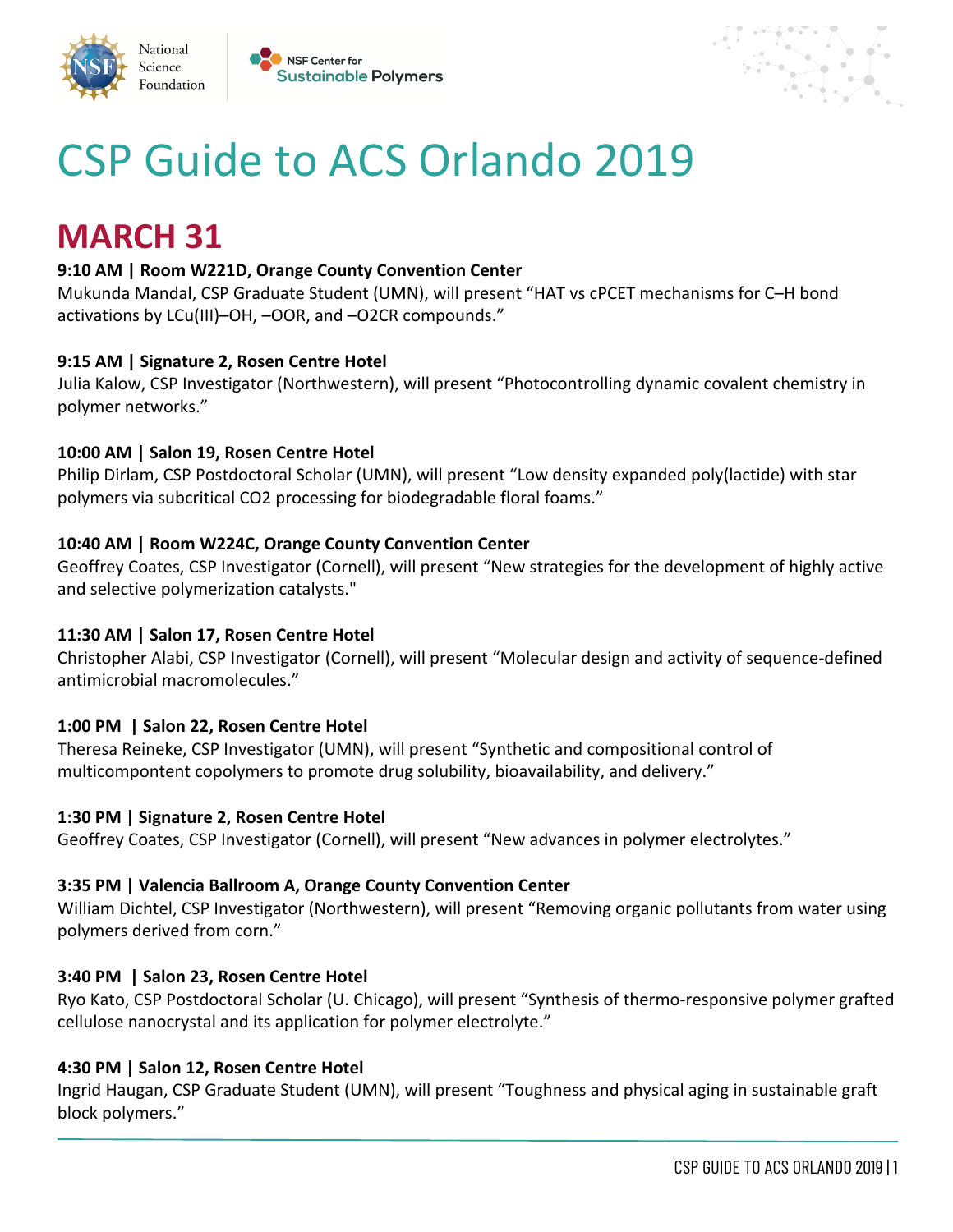



$$
H^{\text{max}}_{\text{max}}
$$

# **APRIL 1**

#### **8:25 AM | Room W224E, Orange County Convention Center**

Theresa Reineke, CSP Investigator (UMN), will present "Isosorbide and glucarodilactone-based polyethers and poly(ester-thioethers) via ring-opening and photointiated thiol-ene polymerization."

#### **8:35 AM | Salon 12, Rosen Centre Hotel**

Geoffrey Coates, CSP Investigator (Cornell), will present "Development of new methods for the synthesis of benign polymeric materials."

### **11:20 AM | Room W224E, Orange County Convention Center**

Paul Dauenhauer CSP Investigator (UMN), will present "At the frontier of renewable chemicals from biomass."

#### **11:50 AM | Room W311D, Orange County Convention Center**

Jane Wissinger, CSP Investigator (UMN), will present "Exploring the use of PLA films for oil spill cleanup: A sustainable classroom experiment."

#### **1:05 PM | Salon 16, Rosen Centre Hotel**

Theresa Reineke, CSP Investigator (UMN), will present "Epoxy resins from trehalose, cyclodextrin, and soybean oil yield tunable mechanical performance, cell adhesion, and degradation."

#### **4:50 PM | Room W311C, Orange County Convention Center**

Jane Wissinger, CSP Investigator (UMN), will present "Symposium workshop exploring new opportunities in green and sustainable chemistry education: UN sustainable development goals."

## **APRIL 2**

### **10:00 AM | Room W221A, Orange County Convention Center**

William Tolman, CSP Investigator (WUSTL), will present "Mechanistic insights into PCET by copper-oxygen species relevant to enzyme intermediates."

#### **1:55 PM | Room W311C, Orange County Convention Center**

Jane Wissinger, CSP Investigator (UMN), will present "Teaching safety through a green chemistry lens."

### **2:15 PM | Signature 2, Rosen Centre Hotel**

Theresa Reineke, CSP Investigator (UMN), will present "Controlled polymer assemblies promote drug delivery and cellular genome editing."

### **6:00 PM | West Hall C, Orange County Convention Center**

Mukunda Mandal, CSP Graduate Student (UMN), will present the poster "Mechanistic analysis and catalyst design for sustainable polymer production."